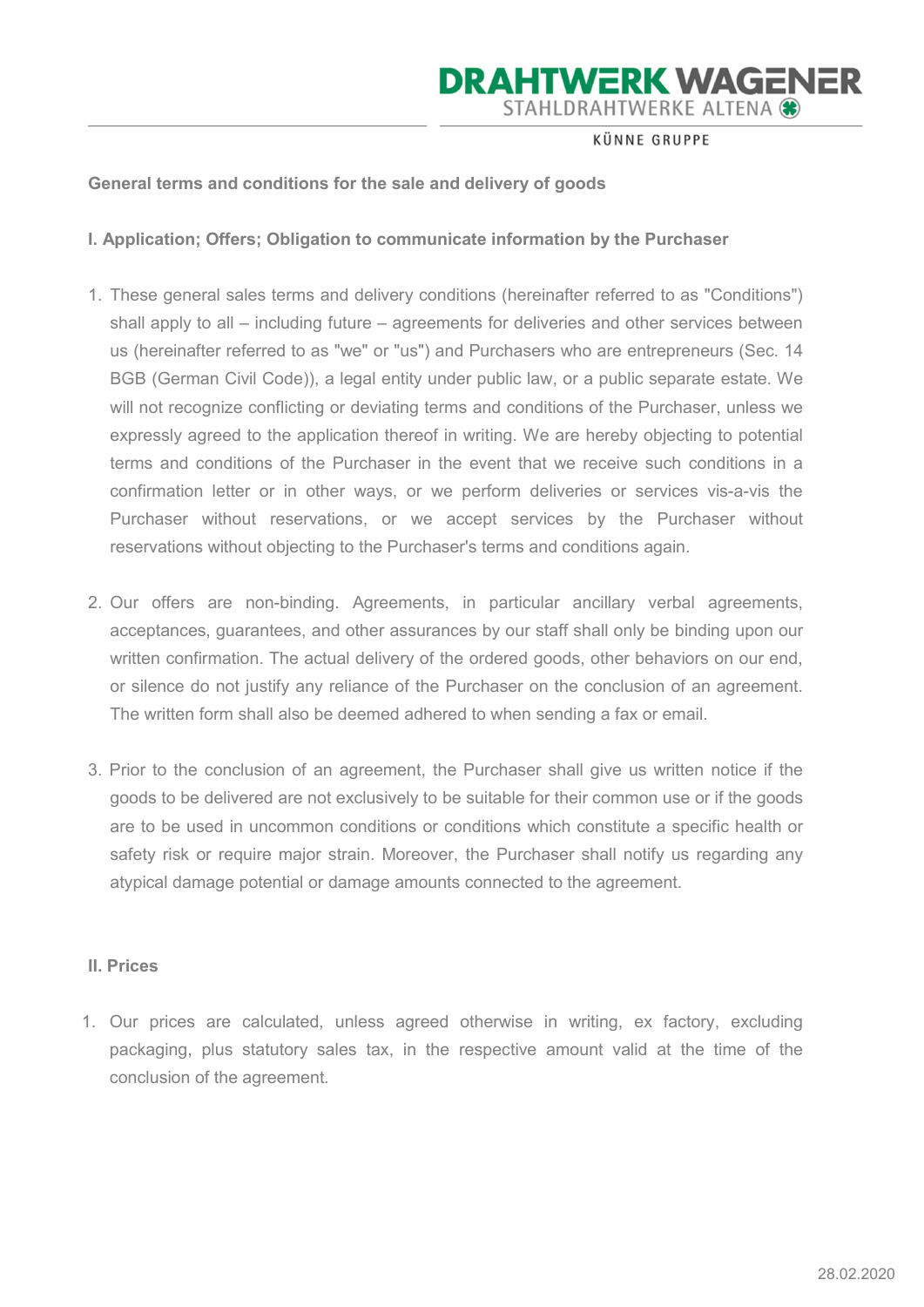### **KÜNNE GRUPPE**

- 2. If the goods are delivered packaged, we will charge the packaging at cost price; within the context of statutory regulations, we accept the return of packaging delivered by us if the Purchaser returns it free of charge within a reasonable period of time.
- 3. Packing containers are charged separately. We accept returns of rented packing containers winches and will credit them at 2/3 of the invoice amount, insofar as they are returned to us free of charge and free of defects within 2 years after the delivery. We do not accept returns of disposable packing containers.
- 4. We reserve the right to, at our reasonable discretion, make appropriate changes to our prices if price-relevant costs decrease or increase after the conclusion of the respective agreement, in particular based on collective wage agreements or changes in material and energy prices. We shall announce this in writing to the Purchaser in good time prior to entry into effect of the changed prices. The Purchaser may terminate the agreement in writing in case of retroactive price increases, however only within two weeks from the date when it received our announcement of the price increase.

#### III. Terms of payment

- 1. Unless agreed otherwise in writing, our invoices shall be due for payment 14 days after the invoice date. The payment is to be made in such a manner that the invoiced amount is at our disposal on the due date at the latest. The Purchaser shall be deemed in default at the latest 10 days after the due date of our receivables without a warning being necessary.
- 2. Granted discount periods shall begin as of the invoice date. An agreed discount shall only ever refer to the invoice amount, excluding freight and packaging costs, and requires complete settlement of all of the Purchaser's debts which have become due at the time of the discount.
- 3. Invoices with amounts under EUR 50.00 as well as for assembly, repairs, shapes, and tool cost proportions shall respectively be due in their net amount and payable immediately.
- 4. The Purchaser shall not be entitled to offset against our claims, unless the counterclaim is undisputed or legally established. Furthermore, the Purchaser shall not be entitled to retain payments or suspend other obligations affecting it, unless we materially violated due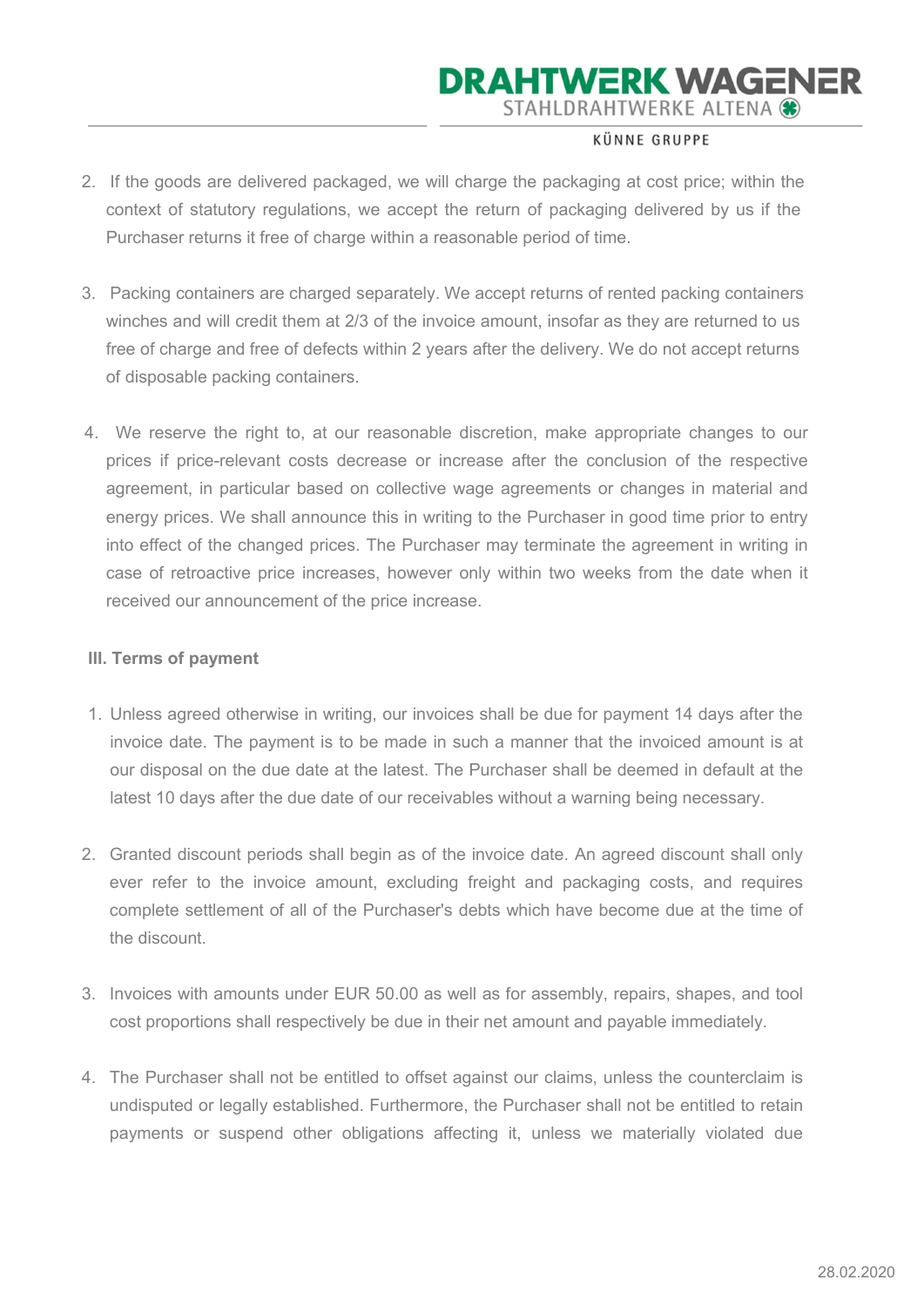#### **KÜNNE GRUPPE**

obligations from the same contractual relationship despite a written warning, and have not offered adequate safeguarding. Sec. 215 BGB (German Civil Code) shall not apply.

- 5. If the payment due date is exceeded, at the latest at the occurrence of default, we shall be entitled to charge interest in the amount of the relevant bank interest rates for overdraft facilities; at least, however, the statutory delay interest will be charged. We reserve the right to claim additional damages caused by default. If the Purchaser is in default with payments with any payment obligations vis-a-vis us, all open receivables shall fall due immediately.
- 6. Insofar as our payment claim appears to be jeopardized as a result of circumstances occurring after the conclusion of the agreement, due to which a substantial deterioration of the financial situation of the Purchaser must be feared from our perspective, we shall be entitled to immediately demand payment of open receivables. If the Purchaser is in arrears with payments, which we deem an endangerment of our receivables, we shall additionally be entitled to take back already delivered goods, to potentially enter the Purchaser's premises and take away the goods. In addition, we may prohibit any further processing of the delivered goods. This shall not apply if the Purchaser is not at fault for the arrears in payments. The retrieval is not a withdrawal from the agreement. In both cases, we can revoke the direct debit authorization pursuant to Sec. V/5 and demand advance payment for outstanding deliveries. The Purchaser can avert all of these legal consequences by providing collateral security in the amount of our jeopardized claim for payment. We have a claim for usual collateral in terms of nature and extent for our receivables, also insofar as they are conditional or restricted. The statutory provisions regarding payment default will remain unaffected.

#### IV. Terms of delivery; Default

1. Terms of delivery and dates shall only apply approximately, unless we expressly denoted them as binding in writing. Binding terms of delivery shall be deemed to begin after the receipt of all documents required for the execution of the order, potential timely material sourcing, and agreed down payments. In all other cases, the agreed terms will begin with the date of our written order confirmation.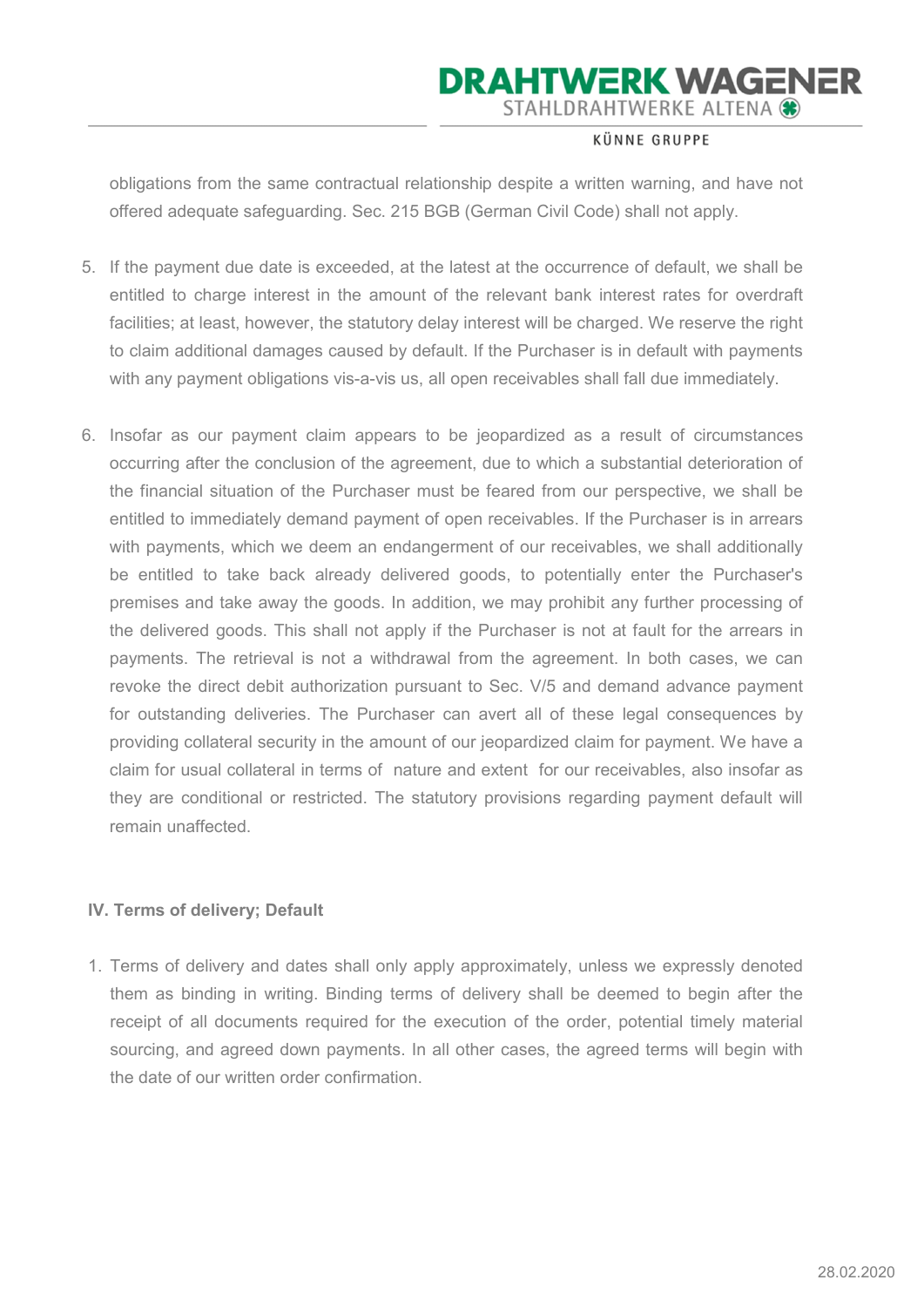### **KÜNNE GRUPPE**

- 2. Should the Purchaser not fulfill its cooperation or secondary duties in due time, such as, for example, opening of a letter of credit, provision of domestic or foreign confirmations, furnishing prepayment or the like, we shall be entitled to appropriately extend the agreed delivery terms and dates irrespective of our rights based on the default of acceptance of the Purchaser - according to the needs of our course of production.
- 3. Delivery terms and dates shall be deemed adhered to if the delivery item has left our premises at the end thereof. If the goods cannot be sent out on time or the Purchaser fails to timely call them off without any fault on our part, the terms and dates shall be deemed adhered to upon notification on readiness for shipment.
- 4. Our delivery obligation shall be subject to our suppliers delivering to us correctly and punctually, unless we are at fault for receiving incorrect or late delivery.
- 5. In the event of force majeure, we shall be entitled to delay deliveries by the time of the obstruction and an adequate start-up period. This shall also apply if such events occur during default. In this context, currency, trade-related, and other measures taken by authorities, strikes, lockouts, disruption of operations which are not our fault, obstruction of transportation routes, delay in import / customs clearance, as well as all other circumstances for which we are not at fault which significantly impede deliveries and services or render them impossible, shall constitute force majeure. In that event, it is irrelevant whether the circumstances occur with us, the supply plant, or another supplier. Should performance become unfeasible for one of the contractual parties as a result of the above-mentioned events, the so affected party may terminate the agreement by means of prompt written declaration.
- 6. In the event that we are in default, the amount of compensation for default damages shall be limited to 0.5 % for each week of delay, at the most to 5 % of the value of the delayed delivery. The Purchaser is entitled to provide evidence of damage in excess of such amount. We reserve the right to prove that no damage or only significantly smaller damage was incurred.
- 7. At the end of an adequate grace period determined by the Purchaser in writing, which shall be 4 weeks at least, the Purchaser may insofar terminate the agreement if the goods have not been sent out or reported ready for shipment by the end of the grace period. The same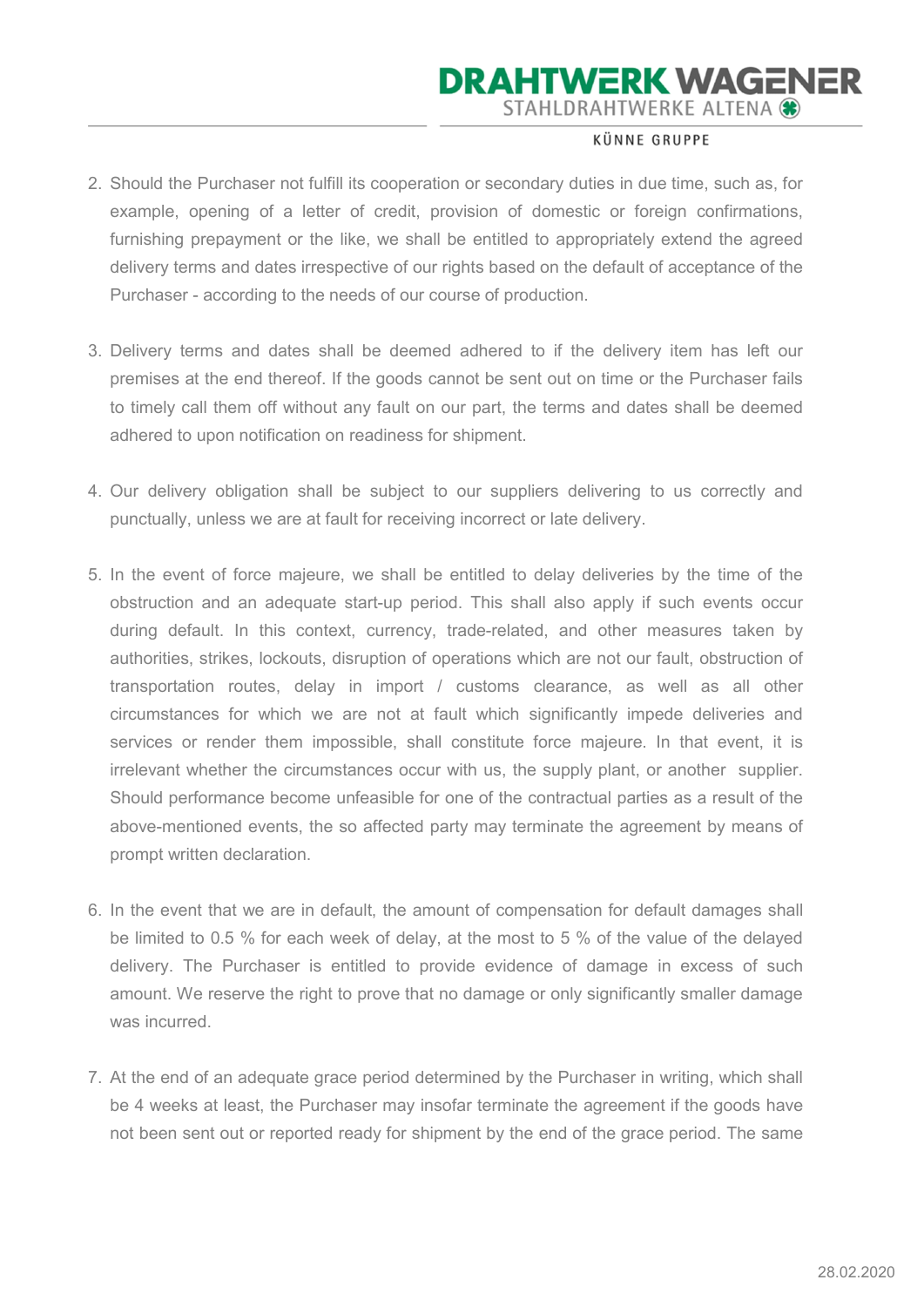#### **KÜNNE GRUPPE**

shall apply if delivery of the goods becomes impossible for reasons which are our responsibility. We will promptly notify the Purchaser of the occurrence of an unforeseen event and communicate a period of time for supplementary performance.

8. The Purchaser shall not have any additional rights due to default. Any recourse to other bases of claims, in particular of non-contractual nature, shall be excluded.

### V. Reservation of Title

- 1. All delivered goods shall remain our property until any and all receivables have been settled by the Purchaser from the business relation, irrespective of the legal ground, including receivables arising in the future or that are conditional (hereinafter referred to as "Reserved Goods").
- 2. Treatment and processing of the Reserved Goods shall occur for us as manufacturer in terms of Sec. 950 BGB (German Civil Code) without obligating us. The processed goods shall be deemed Reserved Goods within the meaning of Sec. V/1. In case of processing, compounding and mixing of the Reserved Goods with other goods by the Purchaser, we shall become a co-owner of the new goods in proportion to the invoice amount of the Reserved Goods to the other goods used. If we cease to be the owner due to compounding or mixing, the Purchaser shall already assign us the proprietary rights to the new inventory or the goods to which it is entitled in the scope of the invoice amount of the Reserved Goods at this point in time and shall store it for us free of charge and in trust. The coownership rights arising herefrom shall be deemed Reserved Goods within the meaning of Sec. V/1.
- 3. The Purchaser may only sell the Reserved Goods in regular business dealings under its usual terms and conditions and only as long as it is not in default. The Purchaser shall not be entitled to other disposal of the Reserved Goods, in particular a repeated transfer of ownership, pledging, or assignment of our retention rights to third parties.
- 4. The Purchaser's receivables from its buyers from the resale of the Reserved Goods shall already be assigned to us in the amount of the invoice amount of the Reserved Goods at this point in time. This shall also apply in the case of a resale after processing within the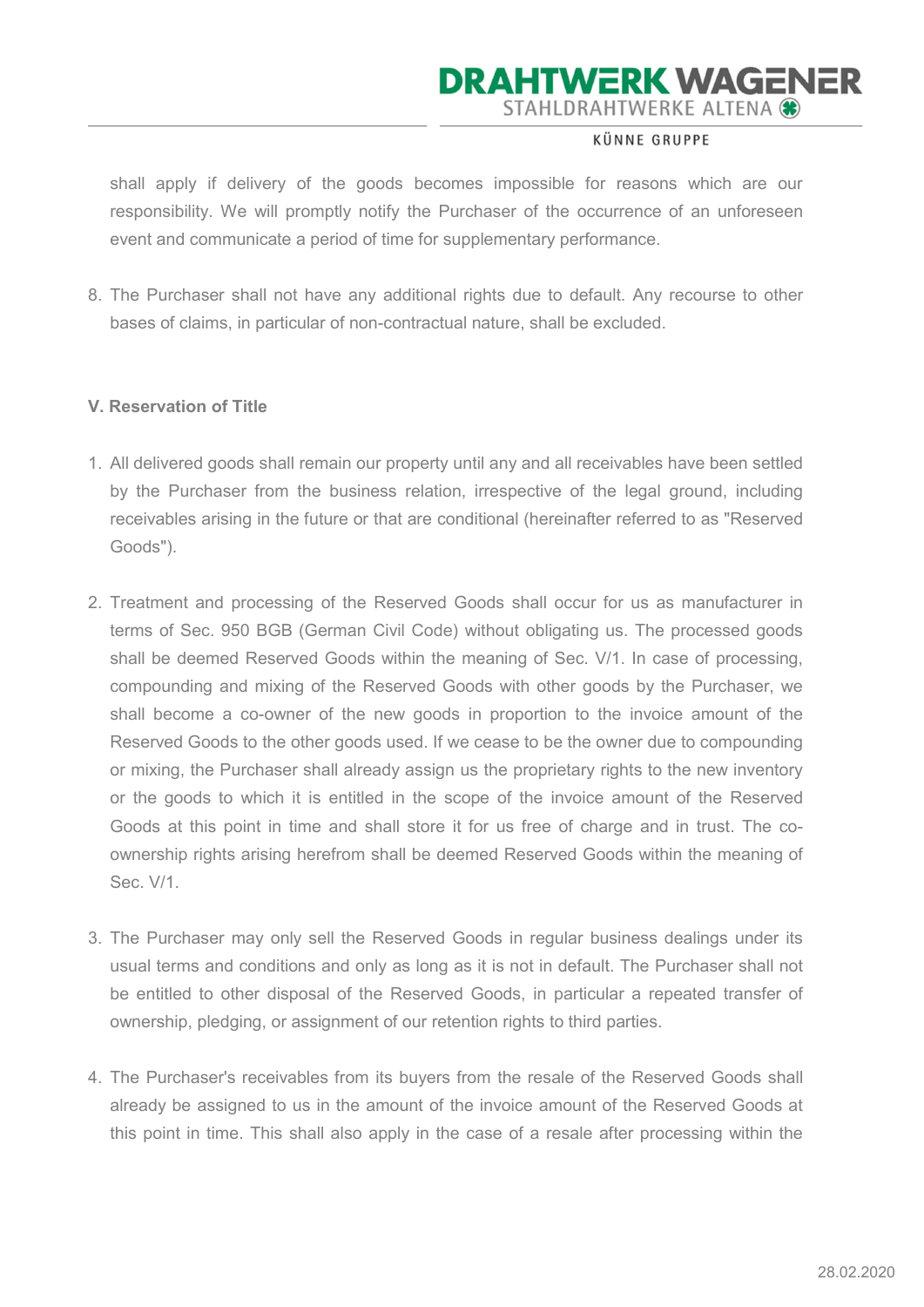### **KÜNNE GRUPPE**

meaning of Sec. V/2. We hereby accept the assignments. The assignment in advance shall also extend to all substitutes for the Reserved Goods, e.g. receivables from third parties (insurance, injuring parties) due to loss of or damage to the Reserved Goods.

- 5. The Purchaser shall be entitled to collect receivables in trust from the resale until our revocation, which shall be admissible at any time. At our request, the Purchaser is obligated to immediately notify its buyers of the assignment to us – unless we do so ourselves – and to give us the information and documents required for collection.
- 6. In the event of an occurred or impending pledging or other impairment of our Reserved Goods by third parties, the Purchaser is to immediately notify us in writing and to label our property of which we retain the title as such.
- 7. If the value of existing securities should exceed the secured receivables in total by more than10 %, then we shall upon written request of the Purchaser insofar be obligated to release securities at our own choice.
- 8. If the above-mentioned rights to retention of title are not valid or enforceable under the law of the territory where the goods are located, the security corresponding to the retention of title in this territory shall be deemed as agreed. The Purchaser undertakes to take and to collaborate in all required measures which are necessary to substantiate and retain comparable rights or securities.

### VI. Performing Delivery

1. With the handover of the goods to a carrier or forwarder, but at the latest upon exiting the warehouse or – in the case of wholesaler-to-client sales – the supply plant, the risk shall pass to the Purchaser, including if delivery is made freight prepaid. The obligation and costs of unloading shall be borne by the Purchaser. Insurance is provided solely upon written instruction and at the cost of the Purchaser.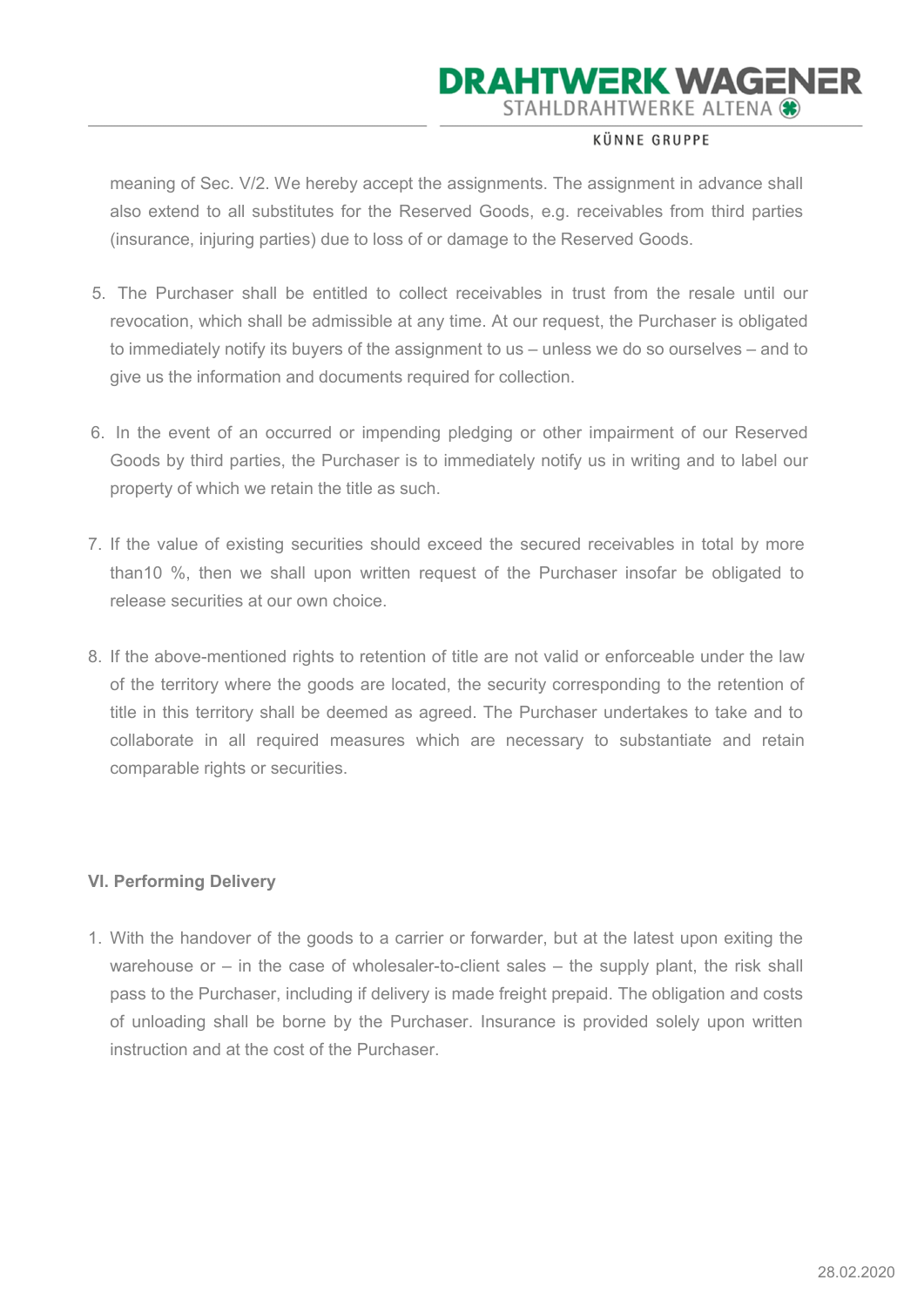### **KÜNNE GRUPPE**

- 2. We are entitled to make partial deliveries insofar as they are reasonable to the Purchaser. In the case of manufacture goods, excess and short deliveries of up to 10 % of the agreed amount shall be admissible.
- 3. In the case of call orders, we shall be entitled to manufacture or to have manufactured the entire ordered amount completely in one setting. We cannot take potential changes into account after the order was placed, unless this was expressly agreed in writing. Call dates and amounts can, unless expressly agreed otherwise, only be adhered to within the scope of our delivery or manufacturing possibilities. If goods reported ready to ship are not called according to the agreement, we shall be entitled to send or store them at the cost of the Purchaser at our discretion and to invoice them immediately. The risk also passes to the Purchaser if it does not fulfill its obligation to take the goods.
- 4. In the event of orders with consecutive deliveries, we must be notified in due time of calloffs and classifications for approximately the same monthly amounts. The determination of adequate lead time and call amounts shall be made in written agreement with the Purchaser in individual cases and in the case of a lack of agreement, according to industry standards. During call issuing, the Purchaser shall in any case take adequately into account the lead times and setup times required by us, as well as the necessary delivery by our suppliers. If calls or classification are not performed in due time, we shall – after expiry of a reasonable grace period – be entitled to perform classification on our end and to deliver the goods, or to terminate the impending part of the order and to demand compensation for damage instead of the service.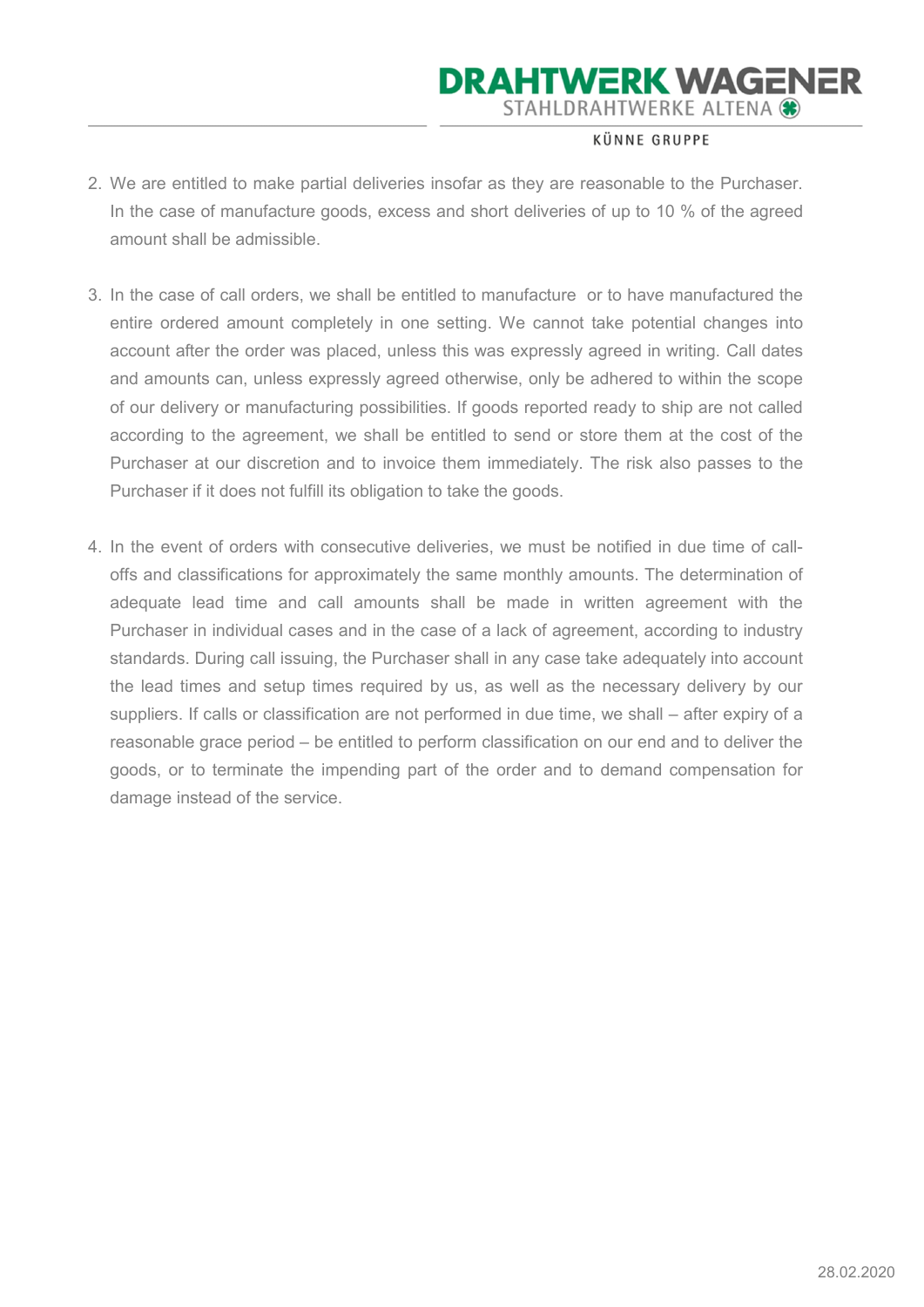**KÜNNE GRUPPE** 

#### VII. Warranty; Examination and notification duty

- 1. The goods shall be deemed defective if the Purchaser proves that it noticeably deviates from the type, amount, and quality agreed in our written order confirmation at the time of the passing of the risk. If there is no such agreement, the defectiveness of the goods shall be assessed in accordance with the DIN and EN standards effective at the time of the conclusion of the agreement, and if such standards are not available, according to customary business practice. References to standards and similar guidelines as well as specifications on quality, types, dimensions, weight, and usability of the goods, specifications in drawings and illustrations, as well as statements in advertising material shall not constitute assurances or guarantees if they are not expressly designated as such in writing. The same shall apply to conformity declarations and associated mark such as CE or GS. Suitability and usage risks fall to the Purchaser alone.
- 2. The existence of deficiency in title shall be determined pursuant to Sec. 435 BGB (German Civil Code).
- 3. The Purchaser's warranty rights require that it properly fulfilled its duty to examine the goods and notify us of any, both under the applicable law and these General Terms and Conditions. The Purchaser shall be obligated vis-a-vis us to immediately examine each individual delivery in all respects for noticeable and typical deviations, and to promptly notify us in writing of each determined defect, but at the latest 5 days after delivery. Any defect which is not discovered until later despite thorough examination shall be notified to us immediately, but at the latest 5 days after discovery.
- 4. Insofar as the goods have a defect for which we are at fault, we shall remedy the defectiveness or provide replacement at our discretion. Where we remedy the defect, we shall be obligated to bear all costs required for the purpose of remedying such defect, in particular transportation, labor, and material costs, insofar as they do not increase due to the goods being delivered to a different destination than the original place of delivery.
- 5. The Purchaser is to give us time and opportunity to determine the noted defect and to examine the rejected goods. The rejected goods are to be immediately returned to us upon our request; we shall assume the transportation costs if the notice of defect is justified. If the Purchaser does not give us time and opportunity to examine the rejected goods or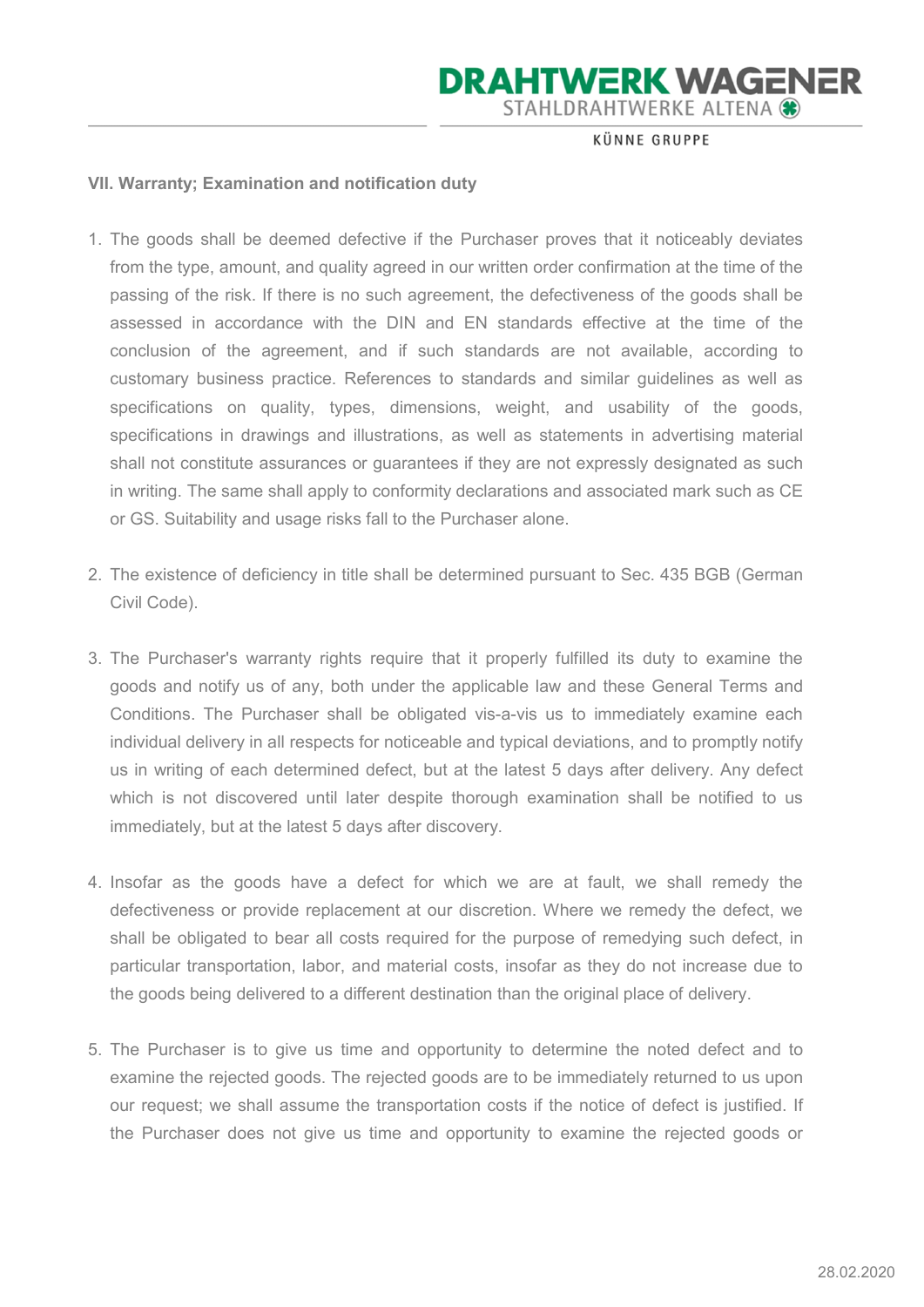### **KÜNNE GRUPPE**

samples thereof despite our request, it shall not be entitled to claim the defectiveness of the goods. An unjustified demand for the remedy of a defect shall entitle us to claim compensation for damages if the Purchaser could have discovered upon thorough examination that no defect existed.

- 6. We shall neither be responsible for defects caused by unsuitable or improper use, faulty assembly and/or startup by the Purchaser or third parties, normal wear and tear, faulty or negligent handling, nor for the consequences of improper changes made without our consent or repair work by the Purchaser or third parties. The same shall apply to defects which only insignificantly lower the value or the suitability of the goods.
- 7. There are no additional claims due to defects of the goods. Any recourse to competing bases of claims, in particular of non-contractual nature, shall be excluded.
- 8. All claims by the Purchasers due to delivery of deficient goods shall expire one (1) year after the beginning of the statutory limitation period. Claims based on malicious and deliberate violation of the agreement shall remain unaffected. Replacement delivery or rectification shall not result in a new beginning of the statutory limitation period.

#### VIII. Liability

- 1. Except for liability under the Product Liability Law (ProdHaftG), for malicious nondisclosure of a defect, due to a guarantee we assumed for the quality of an item or for damage arising from culpable injury to life, limb, or health, we are only liable to pay damages vis-a-vis the Purchaser in the case of a breach of duties arising from the agreement concluded with the Purchaser in accordance with the following provisions without waiving the statutory requirement for such a liability.
- 2. We are only liable for the culpable breach of material contractual obligations and the grossly negligent or intentional breach of other contractual duties to Purchaser. Material contractual obligations are such obligations which render, only if fulfilled, the proper execution of the agreement possible in the first place and on the fulfillment of which the Purchaser relies and may rely regularly.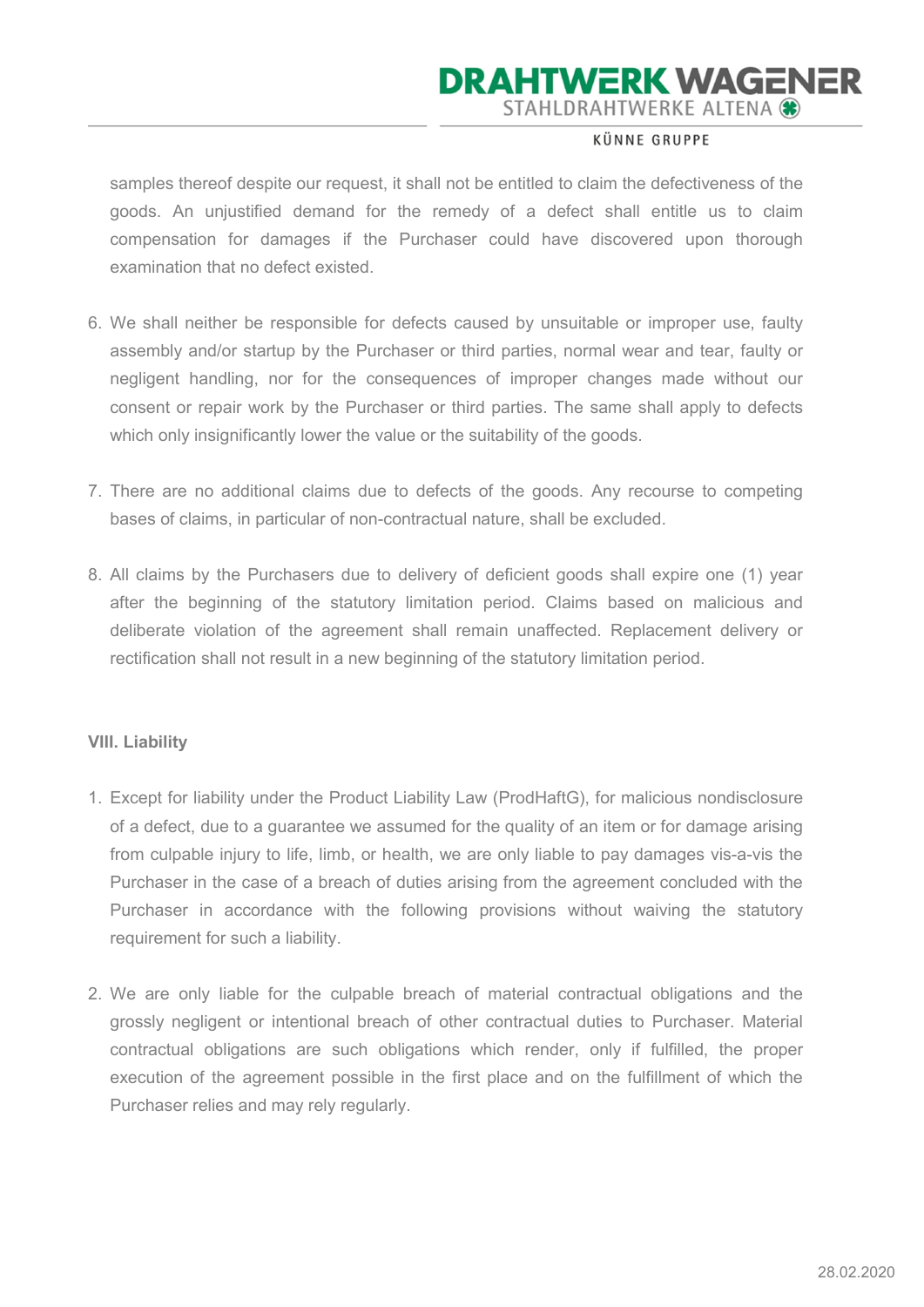#### **KÜNNE GRUPPE**

- 3. In the event of a breach of significant obligations by simple negligence, our liability shall be limited to the replacement of the foreseeable, typically occurring damage.
- 4. In the event of a breach of other, i.e. non-material contractual obligations existing vis-a-vis the Purchaser by simple negligence, our liability shall be excluded.

### IX. Intellectual property rights

- 1. With regard to cost estimates, drafts, drawings, and other documents, we reserve the right of ownership and the intellectual property rights; third parties may only be granted access thereto upon our prior written consent. Drawings associated with offers and other documents shall be returned upon request.
- 2. Insofar as we delivered goods pursuant to drawings, models, prototypes, or other documents provided by the Purchaser, the Purchaser warrants that third-party property rights are not violated. If third parties prohibit us from manufacturing and delivering such goods in particular, invoking property rights, we shall be entitled to – without the obligation to verify the legal situation – insofar suspend all activities and demand payment of damages if the Purchaser is at fault. Moreover, the Purchaser shall be obligated to indemnify us immediately from all claims by third parties in connection therewith.

#### X. Test components, shapes, tools

- 1. If the Purchaser is to provide components for the execution of an order, they are to be delivered on time, free of charge and free from defects to the production site in the agreed quantity, or otherwise in an adequate excess quantity for potential rejects. Should this not occur, costs and other consequences incurred herefrom shall be borne by the Purchaser.
- 2. The construction of trial components, including the costs of shapes and tools shall be borne by the Purchaser.